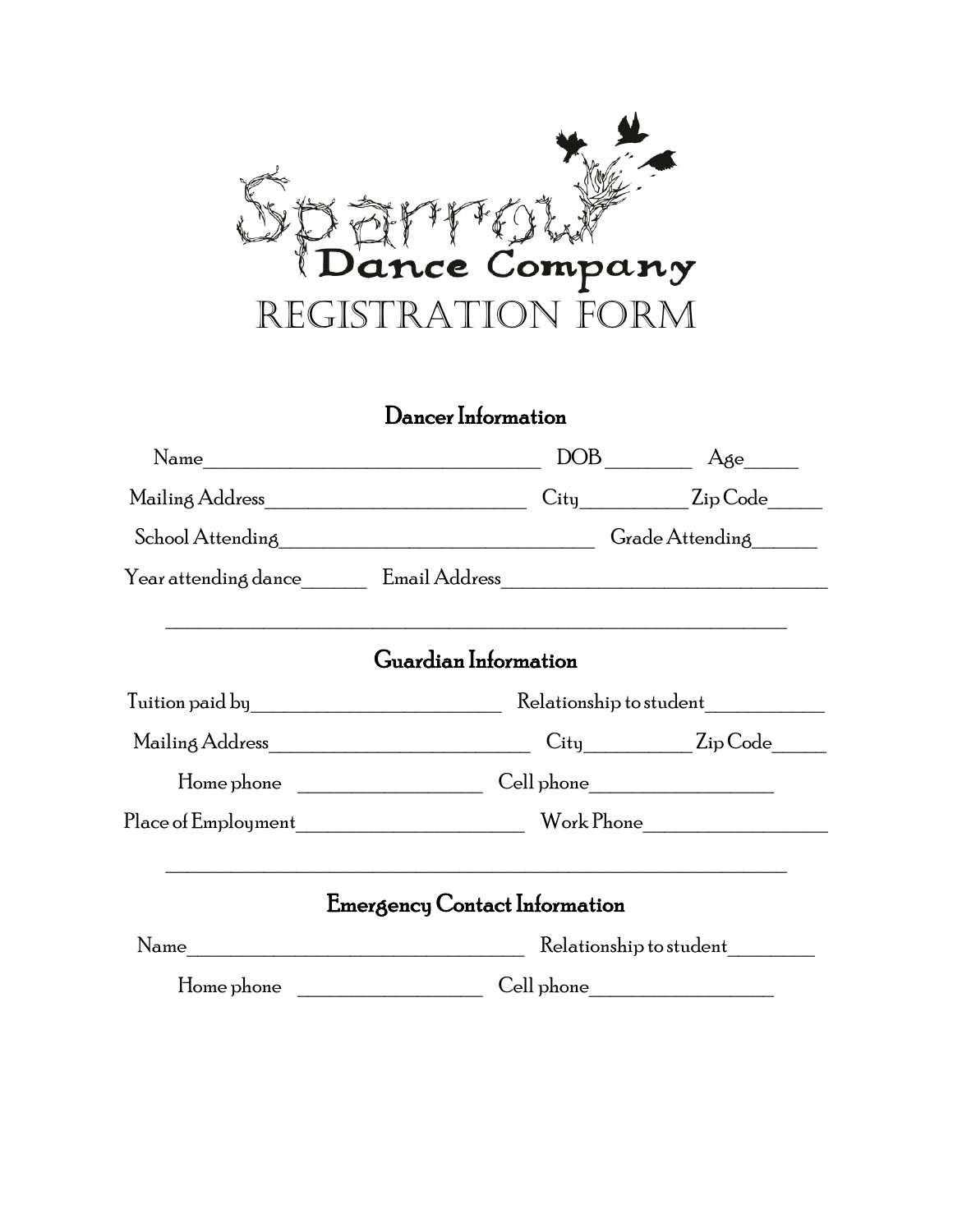## $\overline{\mathbf{A}}$ **Sparrow Dance Company**

### **Medical Release Form**

This form is to authorize Sparrow Dance Company, 203 N. Main Street, Denver City, Texas 79323, their agents, representatives and employees (hereinafter "the School") to obtain emergency medical assistance and to provide transportation for the child herein below named, and to release the School from liability for injuries to children while on School premises or otherwise in the care of the School staff members, such as in transporting the children. In the event that I cannot make arrangements for emergency medical attention at the time of illness or accident of my child, the child of the control of the child of the child of the child of the child of the chi authorize any agent, representative, or employee of the School to take my child to:

|                                                                                                                                                                                                                                                                                           | Hospital, where |
|-------------------------------------------------------------------------------------------------------------------------------------------------------------------------------------------------------------------------------------------------------------------------------------------|-----------------|
| medication or medical procedures they deem necessary for my child's well-being will be                                                                                                                                                                                                    |                 |
| administered. Please be aware that the parent or legal guardian will pay all bills! I further<br>understand and agree that the School, its agents, representatives, or employees may<br>administer simple first aid in the event of minor injuries, and family members or doctors will be |                 |
| called when in the direction of the School personnel, it is deemed necessary, represent that I                                                                                                                                                                                            |                 |
|                                                                                                                                                                                                                                                                                           |                 |
| care and well-being of my child. Known                                                                                                                                                                                                                                                    |                 |
|                                                                                                                                                                                                                                                                                           |                 |
|                                                                                                                                                                                                                                                                                           |                 |
|                                                                                                                                                                                                                                                                                           |                 |
| I have read the foregoing and agree with it in all respects.                                                                                                                                                                                                                              |                 |
|                                                                                                                                                                                                                                                                                           |                 |
| Date                                                                                                                                                                                                                                                                                      |                 |